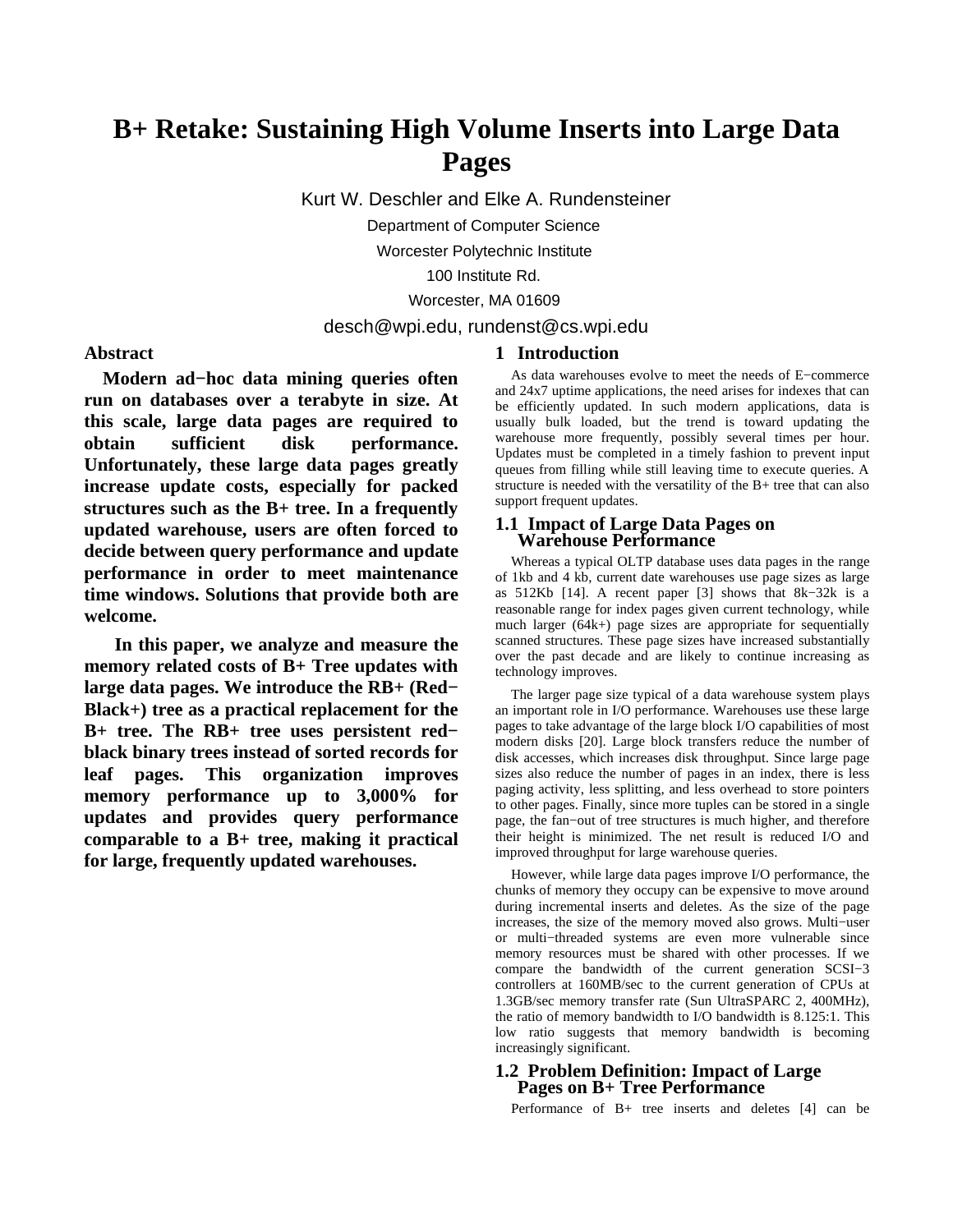particularly vulnerable to large page sizes. It's organization must be reexamined to eliminate this shortcoming. Various organizations have been attempted for B+ tree leaf pages, including sorted array, partitioned, hashing, and unorganized tuples [5]. By far the most popular organization is the sorted array, which provides ordered access as well as logarithmic lookup performance by means of a binary search. The sorted array organization is ideal for queries, since it provides the densest possible leaf pages, thus minimizing the I/O. It has been generally believed that organizations requiring extra space to store each key could not compete with the performance of the sorted array [5]. However, we demonstrate in this work that update performance for the sorted array organization deteriorates rapidly as the page size increases, making it impractical for high volume inserts under these conditions.

B+ tree pages with sorted array organization are constructed as an insertion sort. Tuples are inserted by determining their location among the existing keys with a binary search, then shifting items with larger keys to make room for the new tuple. Thus, the complexity of each insert is  $CO(1)$ , where the constant C is proportional to the page size. The worst case occurs when records are inserted or deleted at the beginning of the page, since each record causes all other records on the page to be shifted. For small page sizes, C is small and thus the cost is generally negligible compared to the much higher I/O costs. We note that an earlier study that concluded that the sorted array organization is superior came to such an observation only because they considered page sizes less than 4kB [5]. This limitation is no longer practical due to the advantages we mention earlier of using larger pages.



Incremental insertion to a B+ tree with large pages causes a substantial amount memory to be moved. Assuming the complexity of a single insert is CO(1), the complexity of an incremental load is  $CO(n)$ , where *n* is the number of records inserted. Assuming that large indexes use large page sizes (C is large) and bulk inserts (n is large), CO(n) constitutes a large workload that can bottleneck a memory system. This behavior justifies the need for a new page format that can be updated efficiently with large pages.

General purpose computers move data one word at a time, so the performance of a memory move is proportional to the size of the move. Data is moved by loading each word of data from the main memory to a CPU register using a data bus, then storing it back in the new location using the same data bus in the other direction. Each load/store operation is expected to take between one and two CPU cycles depending on the architecture of the CPU. For systems that use traditional bus architectures, the system bus speed usually limits the memory bandwidth. High end servers that utilize multi−dimensional or dedicated memory interconnects are instead limited by the speed of the processors. In either case, as we demonstrate, a hard limit on memory bandwidth exists that is exposed by B+ tree inserts.

## **1.3 Approach**

To solve the memory bandwidth problem of B+ tree inserts, we introduce a new organization for B+ tree leaf pages. We adapt the red−black tree (a balanced binary search tree) [4] for use as a persistent structure on fixed sized data pages. The resulting structure, the RB+ (Red−Black Plus) tree, dramatically cuts down the memory bandwidth required to insert and delete records to the leaf pages compared to the traditional B+ tree. Since the RB+ tree preserves the interface and transactional semantics of the B+ tree, integration into an existing system should be straightforward.

To compare memory performance of the B+ and RB+ trees, we have implemented both structures in C++ using the Standard Template Library (STL) [18]. We measure the costs of creating and incrementally loading each structure with random and sorted data for several different page sizes. These experiments demonstrate that the RB+ tree can improve insert times by 3,000% when used with large data pages.

#### **1.4 Paper Organization**

The remainder of the paper is organized as follows. In Section 2, we examine the impact of large pages on B+ tree memory performance. In Section 3, we give a detailed description of the RB+ tree structure and theory. Section 4 explains the memory and I/O tradeoffs of the RB+ tree compared to those of the B+ tree. In Section 5, we benchmark the  $RB+$  tree against the  $B+$  tree to demonstrate the superior insert performance and comparable query performance of our structure. Finally, we discuss related work in Section 6 and conclusions in Section 7.

#### **2 An Illustrating Example of the Memory Bandwidth Problem**

We now look at an example where one million records are inserted into a B+ Tree using large (256k) pages. Since B+ tree pages are 70% full on average [1], an insert of evenly distributed random keys shifts approximately 35% of the items per record inserted. Assuming a memory move requires 2 bus cycles, a 64 bit CPU with a 66MHz bus, 256k page [10], and 1,000,000 items to be inserted, then we compute:

Total Data Moved = *items (% page to shift) pagesize*  $= 1,000,000$   $0.35$   $2^{18} = 91,750,400,000$  bytes Memory Bandwidth = *bytes/move* cycles/sec cycles/move  $=\frac{8.66,666,666}{8}$  $\frac{200,000}{2} = 266,666,664 \text{ bytes/sec}$ Time = *Total Data Moved Memory Bandwidth*  $=\frac{91,750,400,000}{9}$  $\frac{1,750,400,000}{266,666,664}$  = 344.06 sec

We see that for this example, time spent moving memory for the insert corresponds to several minutes. A slow or busy computer along with a larger page size could make such an insert last well over an hour. Delete operations would take a similar time. A solution to this memory performance problem is the focus of this work.

To put any differences due to modern hardware advances into perspective, we have also collected actual times for this example on several mid−range servers using a single CPU. This experiment performs 1,000,000 shifts of 91,750 bytes of memory and measures the wall time. The total data moved (91,750,000,000 bytes) is then divided by this time to arrive at the bandwidth. We also have calculated the best possible performance<br>for these machines based on the manufacturer's for these machines based on the manufacturer's claims [15][16][17][19]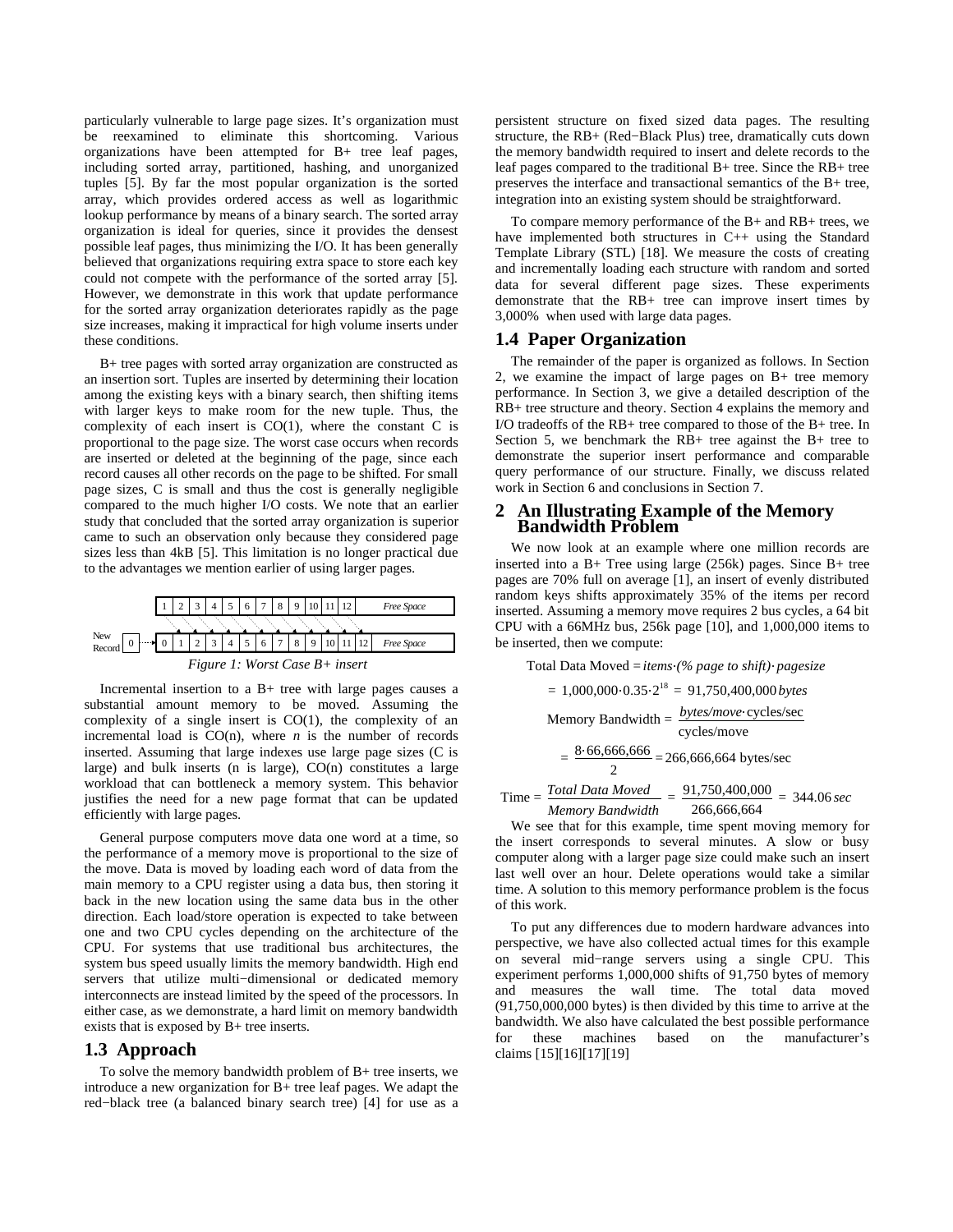| <b>Machine</b>        | <b>CPU</b><br><b>Speed</b><br>(Mhz) | <b>Max</b><br><b>Band</b> -<br>width<br>(GB/sec) | <b>Time</b><br>@Max<br>$Rand-$<br>width(sec) | Actual<br><b>Time</b><br>(sec) | Actual<br><b>Band</b> –<br>width<br>(GB/sec) |
|-----------------------|-------------------------------------|--------------------------------------------------|----------------------------------------------|--------------------------------|----------------------------------------------|
| <b>IBM H50</b>        | 336                                 | 1.3                                              | 65.7                                         | 328.9                          | 0.28                                         |
| HP9000                | 180                                 | 0.96                                             | 89                                           | 160.2                          | 0.57                                         |
| Sun E4500             | 400                                 | 2.68                                             | 31.9                                         | 201.1                          | 0.46                                         |
| Compaq<br>Alpha GS160 | 625                                 | 6.4                                              | 13.35                                        | 70                             | 1.31                                         |

*Table 1: Memory Performance for Mid−Range Servers*

It is worth noting that the maximum bandwidth is not achieved for any of these machines since our test program does not make use of the several processors required to saturate these computers' memory systems. Although a parallel B+ Tree implementation could make use of this bandwidth, the parallel insert algorithms required to reach this limit incur synchronization costs and require several additional CPUs to achieve this. Furthermore, parallel solutions require expensive multiprocessor machines and may not be suitable in multiuser environments.

## **3 The RB+ Tree: Coping with Larger Page Sizes and Insert Sizes**

We now propose the design of a new organization for B+ tree leaf pages to improve update performance with large data pages. Our solution must offer query performance comparable to that of the B+ tree in addition to improving update performance. Furthermore, B+ trees with sorted array organization offer acceptable insert and delete performance with smaller data pages, so our solution must perform well with both small and large page sizes.

## **3.1 Overview: Red−Black Tree Properties**

We now propose a format for the leaf nodes of our index that minimizes in−memory transfers for inserts and deletes with very little space overhead. Instead of storing the leaf pages of the B+ tree as sorted lists, we propose to adapt the red−black tree data structure [7] to serve as the persistent leaf page organization. The red−black tree can be updated at much smaller cost than a sorted list, yet provides nearly equivalent search performance. As we demonstrate, the new structure achieves worst case logarithmic insert, find, and delete performance and significantly outperforms the B+ tree under many conditions.

The red−black tree is a binary search tree that uses a flag at each node of the tree to indicate the balancing of the tree. Logarithmic insert, find, and delete performance is guaranteed by ensuring that tree is partially balanced. The balance of the red− black tree is maintained dynamically by checking that the following constraints are met after each insertion or deletion:

- 1. Leaf nodes are always black;
- 2. All paths from leaf nodes to the root node contain the same number of black nodes; and
- 3. All red nodes have black parent nodes, except for the root node, which does not have a parent.

Nodes are inserted at the leaves of the red−black tree. After each insertion, the nodes along the path from the new leaf to the root may need to be rotated or re−colored to correct newly violated constraints. Rotations and re−coloring have small constant complexity which is amortized over time, and the number of these operations is bounded by the logarithmic height of the tree. To delete a node, the node is rotated to a position where it can be truncated, then any constraints violated by the truncation are corrected as for the insert. Thus, deletions also have logarithmic complexity.

Typically, the red−black tree is used as an in−memory structure where the left child, right child, and parent pointers are stored as absolute memory addresses. On a 64 bit computer, pointers are 8 bytes wide and structures are padded to 8−byte alignment, so the space required to store pointers and the color flag for each red− black tree node is 32 bytes.

The possible use of the red−black tree as a persistent structure is first explored by Munro [9]. However, this work does not discuss their approach in the context of relational databases. Relational databases use fixed size data pages rather than contiguous files, as had been assumed. This must be considered when evaluating the performance of such a persistent structure for relational database indexing. A persistent red−black tree over a contiguous file does not guarantee efficient ordered access and has a large per−node overhead for storing page pointers. The RB+ tree organization succeeds in solving these problems as well as free−space management problems by cleverly taking advantage of the fixed data page size.

## **3.2 RB+ Tree Structure**

The RB+ tree uses different organizations for index and leaf pages. Index pages, which store pointers to leaf pages, use a sorted array organization like the traditional B+ Tree. The leaf pages however, which are the specific focus of the RB+ tree, are quite different in both organization and operation as described below. Figure 2 depicts the organization of the RB+ tree. The index nodes have a flat array structure, while the leaf nodes contain the linked nodes of the persistent red−black trees.



## **3.3 Leaf Page Organization**

The RB+ tree leaf organization uses a minimal amount of additional space to store red−black tree node pointers and color flags in a persistent format that can be paged directly to disk. This is accomplished by pre−allocating the page into an array of fixed size cells and storing red−black tree pointers as cell array indices. The fixed size of the data page guarantees that the cell array can be indexed by a substantially smaller variable than an absolute address, the size of which we calculate below.



Figure 3 depicts the leaf page organization of a RB+ tree leaf page. The left side of the page contains page−level meta−data, including the block numbers of adjacent pages and the roots of the red−black tree and freelist. The right side of the page contains the array of red−black tree cells. In this example, the red−black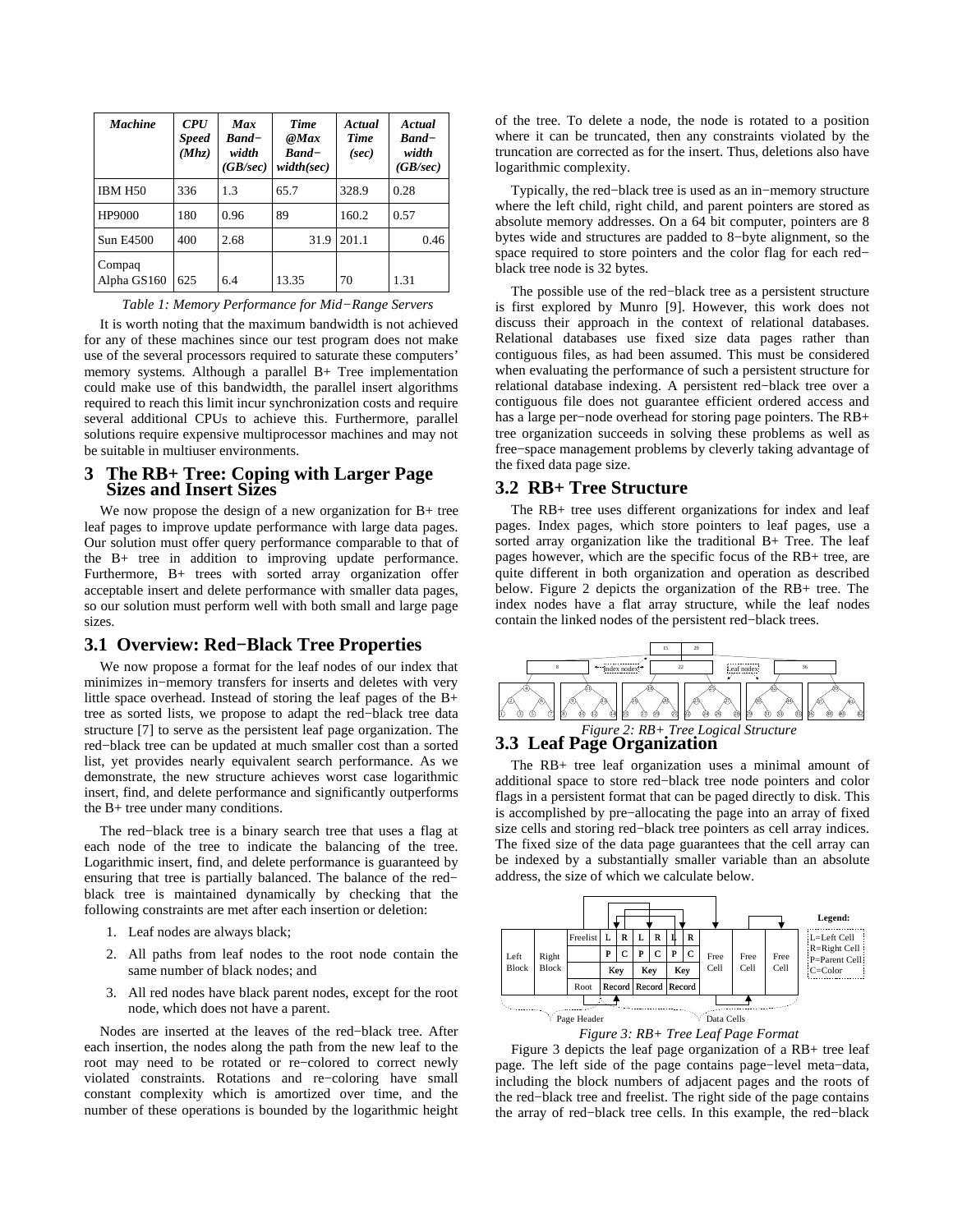tree contains three records. The remaining cells are linked together using one of the red−black tree pointers to form the freelist. To insert into the page, the cell at the head of the freelist is populated with the new record and rotated into position using the red−black tree insertion algorithm [4]. The freelist pointer is then moved to the next free block.

An additional advantage of storing the red−black tree pointers as cell array indices is that the entire RB+ leaf page can be freely paged to disk at little cost, as there is no absolute addressing to preserve. Specifically, the RB+ tree can be loaded into any buffer slot in the cache and manipulated immediately without having to rebuild any of the red−black tree structure. To accomplish this, the red−black tree insert, find, and delete algorithms are all be modified for the RB+ tree to use cell index numbers instead of the absolute pointer addressing. In other words, any reference to a red−black cell by memory address in the Red−Black tree algorithms is converted to a reference by cell number. The consequence of using this relative addressing is that the base address of the cells must be available to all algorithms, whereas the original red−black tree can simply instantiate a node at an arbitrary address. The code is Table 2. demonstrates these changes. Note that node pointers (class Node \*) are stores as numbers (type nodenum) rather than memory addresses. To get the left node pointer (also a cell number), the node is located by its cell number on the Red−Black tree page (class RBPPage) and de−referenced.

| <b>Original Red-Black</b> | Red-Black tree using relative              |  |  |  |
|---------------------------|--------------------------------------------|--|--|--|
| <i>tree code</i>          | addressing                                 |  |  |  |
| Node*                     | Nodenum&                                   |  |  |  |
| Node::left()              | RBPPage::left(nodenum i)                   |  |  |  |
| return _left;             | $return \_\node{model}$ : $\_\nleftarrow\$ |  |  |  |
| Node* $y =$               | nodenum $y =$                              |  |  |  |
| $node - \nleft($ )        | page->left(_node);                         |  |  |  |

*Table 2: Red−Black Tree Sample Code*

## **3.4 RB+ Tree Leaf Cells**

Each RB+ tree cell contains a header that stores the pointers and color flag used by the red−black tree followed by the data record that the user inserted. The cell header size must be a multiple of 8 bytes so that the address of the user record is aligned to an 8 byte word boundary (most 64 bit computers require 8− byte aligned pointers). Since there are three equally sized pointers to store, it makes sense to also store the color flag in the same size field to simplify the alignment problem.



When a new RB+ leaf page is created, the entire page is segmented into an array of cells like the one depicted in Figure 4. Segmenting the page avoids memory fragmentation and simplifies free space management. Unused cells are managed by linking them into a freelist that is local to the page. When the page is initially created, all cells are placed on the freelist. Cells are removed from and added to the freelist as inserts and deletes add or remove records. A cell can be allocated or deallocated in constant time by simply removing it from or inserting it as the

new head of the freelist.

When the freelist becomes empty, the leaf page is split in a manner reminiscent of the B+ tree. Since individual insert and delete operations are inexpensive, the split simply moves half of the items to the new page, one at a time. Any propagation of the split through the index pages is handled by the traditional B+ tree algorithms. The Red−Black Tree on each page could be split directly at its root to avoid rebalancing after each node is moved. However, the simpler approach of moving individual items ensures that both halves of the split are equally sized and performs well according to out test results.

#### **3.5 Leaf Page Calculations**

We now calculate the minimal space required to store the four field cell header with 8−byte alignment.

Given:

Cells per page: *n*  
\nPage size: *p*  
\nCell size: *c*  
\nFields per cell: 
$$
x = 4
$$
  
\nbits/byte:  $b = 8$   
\n*c* = 
$$
\frac{x \cdot \log_2(n)}{b}
$$

Simplifying the above equations:

$$
c = \frac{x \cdot \log_2(n)}{b} \quad \log_2(n) = \frac{b \cdot c}{x} = 2 \cdot c
$$

$$
n = 2^{2 \cdot c} \quad \frac{p}{c} = n = 4^c p = 4^c * c
$$

Substituting the maximum page size of 512k bytes  $(2^{19})$  for p and solving for *c* (by successive approximation) and *n*:

$$
c = 8 \frac{bytes}{cell} \qquad n = \frac{p}{c} = \frac{2^{19}}{8} = 65536 \frac{cells}{page}
$$

The header for the 512k page can be stored in 8 bytes since the two byte fields for the pointers are just big enough to hold the largest cell number. While smaller pages do not actually use the entire two byte field, all pages larger than 1k require more than a single byte to index the cell array. Furthermore, the header size must also be a multiple of 8 bytes.

#### **3.6 RB+ Index Page Organization**

The remainder of the RB+ tree design is identical to that of the traditional B+ tree. Interior pages of the RB+ tree use the familiar sorted list format of the B+ tree. The sorted list format maximizes the fan−out of the RB+ Tree since more nodes are stored on each interior page. The increased fan−out reduces the number of index pages and thus the height of the tree. Performance is not compromised much by using sorted list index nodes because the frequency of inserts into index nodes is very low (only during a split or collapse) in comparison to that of the leaf node inserts. This is especially true for large pages since fan−out is based on the number of items on a page, and hence more leaf inserts must occur before a split is required. The left and right page pointers of the B+ tree are also retained to efficiently support range queries. Since all structures for the RB+ tree are persistent, the interfaces and semantics are identical to those of the B+ tree. Any method of concurrency control developed for the B+ [8][12][10] tree should be suitable.

#### **4 Performance Discussion for the RB+ Tree**

Although our experimentation has not included any persistent secondary storage, we recognize that the RB+ tree requires slightly more storage space than the traditional B+ Tree, which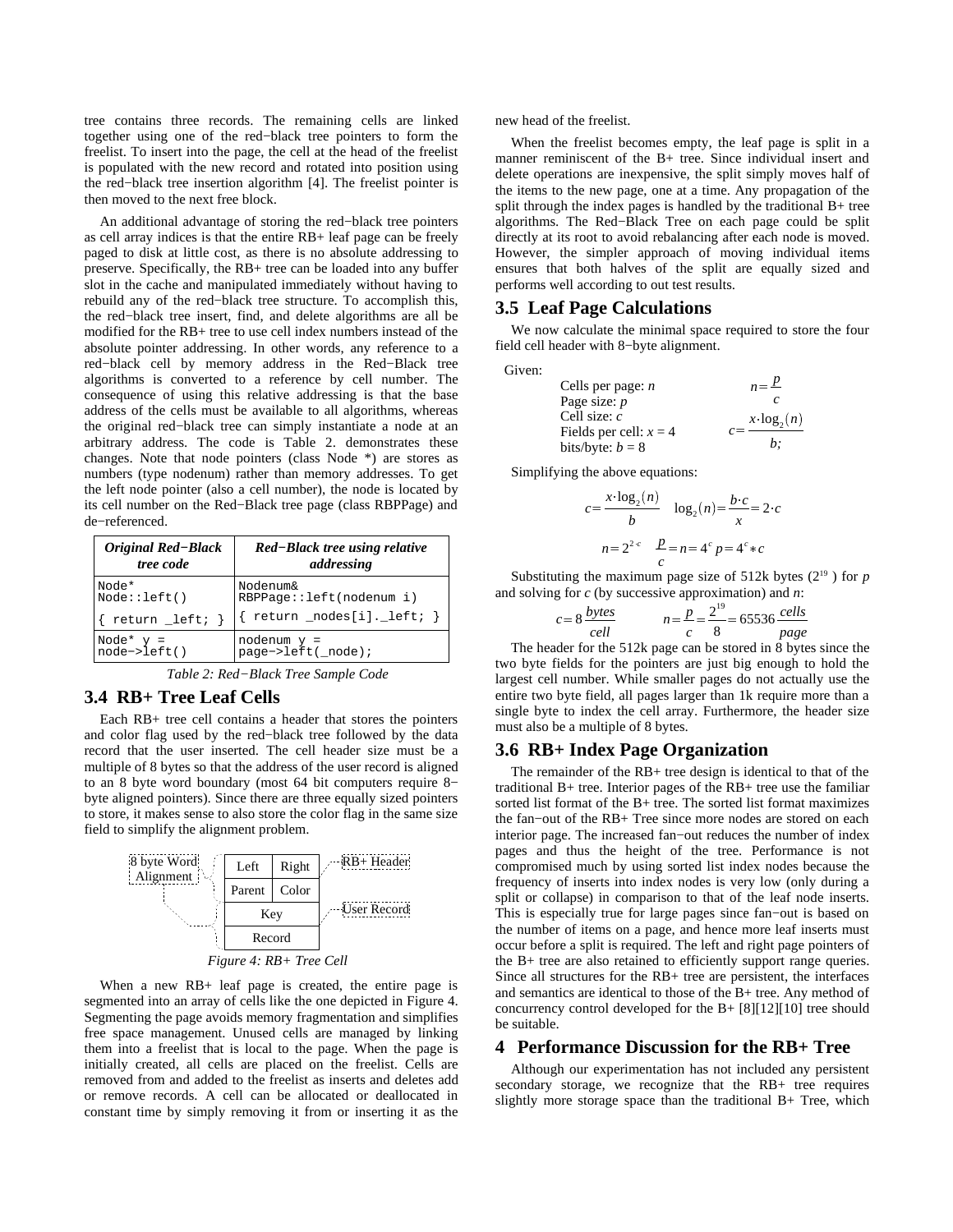could negatively impact query performance. However, the additional storage space is not always significant since the RB+ tree organization minimizes the additional space to eight bytes per tuple for all configurations. Both multidimensional data and the extremely wide rows often used in data warehouse tables may produce tuples that are hundreds of bytes in size each. If the RB+ tree is used with tuples this large, the 8 byte overhead is insignificant. Even in the worst case, such as may be encountered for a secondary index, each tuple consists of an 8 byte key and an 8 byte record pointer (after alignment), so the storage required for the RB+ tree is 150% of the storage required for a B+ tree.

#### **4.1 Cache Considerations**

Under random access, increasing the number of pages in a tree reduces the probability of a page being in the cache. To achieve the same random access performance with an RB+ tree as a B+ tree storing the same data, the size of the cache needs to be increased by these same 8 bytes per tuple to facilitate the larger RB+ tree. If the cache is not increased to compensate for the RB+ tree overhead, there exists be a point (which we demonstrate later) when increased I/O costs resulting from cache misses outweighs CPU performance gains.

For both B+ and RB+ trees that are larger than the cache, accessing tuples in sorted order may be the only way to completely avoid thrashing the cache. This guarantees that each page is read only once, assuming the cache has enough free pages to hold at least one root to leaf path in the tree. Sequential I/O also creates the prospect for asynchronous prefetch, which could hide some or all of the additional I/O caused by the increased size of the RB+ tree over that of the B+ tree. The effectiveness of the prefetch depends on the rate at which the DBMS can process data pages. Since a data warehouse is likely to perform aggregation, sorting, or hashing to query result sets, we expect that pages are typically processed slowly and hence prefetch could effectively compensate for the increased I/O during this time. We assume for simplicity's sake in our I/O tradeoff analysis given below that either the entire index can remain in the cache or sequential access is used to prevent thrashing the cache.

## **4.2 I/O Tradeoff**

The RB+ tree reduces memory costs at the expense of I/O costs. Multiple inserts to the same page are needed to net performance gains. We define the page insert density as the average number of tuples inserted into each existing page (# of tuples / # of pages visited). If a set of records contains a narrow range of key values, several inserts occur to the same page. Conversely, a sparse key distribution may insert only one tuple in a given page. A sufficiently high insert density causes the CPU savings to surpass the cost of the additional I/O for the RB+ tree. Beyond this threshold, the RB+ tree performs inserts increasingly faster than the B+ tree.

Given:

Page Insert Density: *D* Total Number of Tuples Inserted: *N* Page Size in bytes: *S* Memory Bandwidth: *M* I/O Bandwidth: *I* Size Ratio of RB+ Page to Equivalent B+ Page: *R* Average percentage of keys shifted: Z

The page density is calculated by finding the point when additional I/O costs for the RB+ tree are equivalent to the savings in memory related costs:

We now compute the page density for our previous example:

$$
N = 1,000,000
$$
 tuples  $I = 20,971,520$  bytes/sec  
\n $S = 2^{18}$  bytes  $R = 1.5$   
\n $M = 266,666,664$  bytes/sec  $Z = 0.375$ 

$$
Time = \frac{N \cdot S \cdot (R-1)}{D \cdot I} = \frac{Z \cdot N \cdot S}{M}
$$

$$
D = \frac{M \cdot (R-1)}{Z \cdot I}
$$

$$
D = \frac{266,666,664 \cdot (1.5 - 1)}{0.375 \cdot 20,971,520} = 6.35 \text{ tuples/page}
$$

For this example, we must insert 6.35 or more tuples into a page on average during an insert to benefit from the RB+ tree. The likelihood of achieving this density depends on the insert density (described above), which is a factor of the number of records inserted and the initial tree size. We now calculate the largest tree that can sustain the 6.35 tuple/page insert density with a 1,000,000 record insert:

Tree Size = 
$$
\frac{N \cdot S}{D}
$$
 =  $\frac{1,000,000 \cdot 2^{18}}{6.35}$ 

$$
=
$$
 41,282,437,120 bytes  $=$  38.6 GB

The RB+ tree in this example can insert 1,000,000 tuples faster for all trees less than 38GB. For a clustered index, the larger tuples reduces the ratio of the RB+ page to the equivalent B+ page, denoted by *R*. This in turn reduces the page insert Density, denoted by *D*. Hence, (clustered) indexes with larger tuples achieve even better performance gains from the RB+ tree.

#### **5 Experimental Results**

To contrast the performance of the B+ and RB+ trees, we have implemented both of these structures in a uniform testbed. The purpose of these experiments is to demonstrate the improved memory performance of the RB+ tree when compared to that of a similar B+ tree. In our experiments, we focus on the measurement of performance for insert and find operations. The logarithmic delete performance of the red−black tree is expected to produce results identical to those of the insert. Therefore, we have chosen not to implement the delete operation for the two index structures in the interest of implementation time. The simple buffer manager that we have implemented for these experiments does not actually perform disk I/O, so the indexes are always resident in main memory.

Our experiments measure the time to incrementally load an index that is initially empty. The experiments are conducted with 8k and 256k page sizes to show the effect of increased page size. To guarantee an even distribution of the data, we generate a set of records with unique sequential keys. We experiment with various different sequences of this data, inserting the keys in ascending, descending, and random order. The insert size is fixed at 1MB (about 52,000 tuples) for these tests. Time is measured as wall time on an idle system and only includes the time needed to populate the in−memory index since data is not written to disk.

Our structures are implemented in C++ using the Standard Template Library (STL). Tests were run on a 64 bit 250MHz Sun Server running Solaris 7. Both the B+ and RB+ trees use the same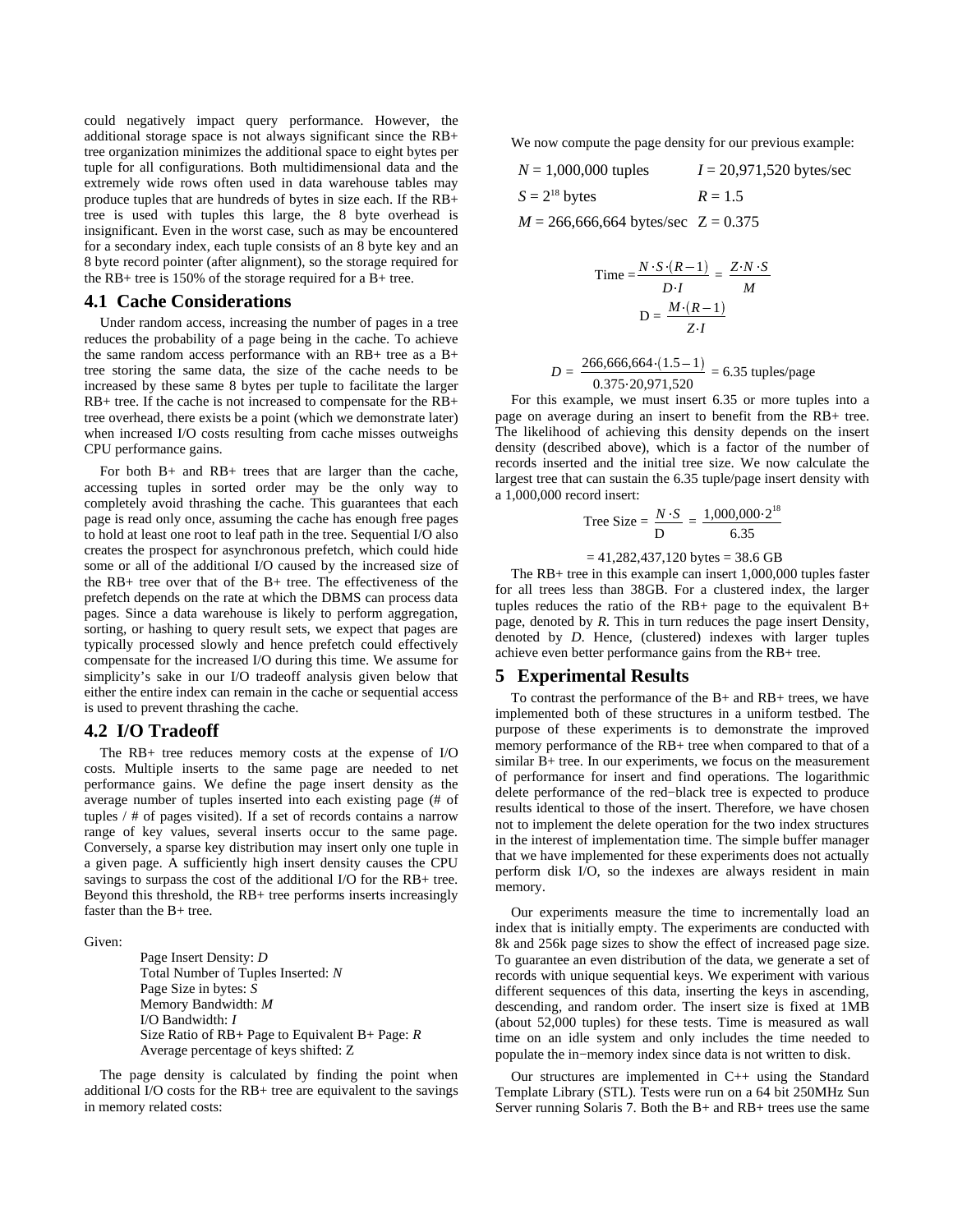algorithm templates for page−level operations (page allocation, page traversal, page splitting, etc.). There is a separate implementation for the leaf pages of each structure that encapsulates the different leaf page organizations with a common interface. This arrangement is possible since the leaf page organization is in fact the only difference between the RB+ tree and conventional B+ tree, indicating the simplicity of adapting it to an existing B+ indexing system.

## **5.1 Incremental Load Performance Test**

This experiment demonstrates the costs associated with incremental loading of an index with keys that are evenly distributed across the existing entries. The size of the index increases as each incremental load is applied. This is a likely scenario for an existing database that receives periodic updates. We expect the RB+ tree to outperform the B+ tree for all key orderings in this test. The 1MB of data to be loaded is divided into 10 incremental loads that each contain about 5,200 keys. This relatively small load is sufficient to demonstrate the relative memory performance of the two structures and the effectiveness of our proposed solution.

When a large number of tuples is inserted into the same B+ tree page, performance is slightly better if the keys arrive in ascending order, as compared to a random or descending order. This is because the tuples with the lowest keys, which belong more toward the beginning of the page, are inserted when the page is less full. Since the least number of items are moved for the ascending insert, the time is guaranteed to be less than that of the other orderings. The time for a random sequence of inserts to the B+ tree should be somewhere in between the ascending and descending times.

For the RB+ tree, our expectation is to see equivalent times for all page sizes and key orderings, since we have not included I/O in our measurements. This behavior should allow the RB+ tree to outperform the B+ tree under most circumstances. The one exception is an initial load of ascending keys, which can be efficiently append to the end of the B+ tree [13].

#### *5.1.1 Small Page Results*





The measurements depicted in Figure 5 confirm that B+ tree insert costs are considerably higher then RB+ inserts, even with an 8k page size. The B+ tree only outperforms the RB+ tree by a small margin for the incremental load of ascending keys. For descending and random inserts to the 8k page, the RB+ tree outperforms the B+ tree by a factor of 2. This demonstrates that the RB+ tree can indeed perform well in place of the B+ tree, even for databases that support several different page sizes.

We believe that any deviation that can be seen in Figure 5 is due to page splitting, which is much more frequent for small pages. These splits occur in waves for ascending and descending data in this test since all of the data pages are filled equally and thus split at roughly the same time.

#### *5.1.2 Large Page Results*

Figure 6 confirms our expectations that the RB+ tree demonstrates excellent insert performance for all key orderings with a large page size. The  $RB+$  tree outperforms the  $B+$  tree by over two orders of magnitude at several points and even outperforms the B+ tree for the initial load of ascending keys. This confirms our intuition that while a traditional B+ tree may work fine for OLTP databases, it cannot compare with the RB+ tree with larger warehouse pages. It is this performance that demonstrates that the RB+ tree is a practical solution to facilitate high volume inserts with large data pages.



*Figure 6: Load Performance with 256k page size*

The B+ tree only offers acceptable performance with a large page size on an initial load with ascending keys. The difference in performance between the initial load (Load 1) and the first incremental load (Load 2) is nearly two orders of magnitude, while subsequent loads remain at fairly steady time. All other loads are in the tens of seconds, which is unacceptably high for this relatively small incremental load (around 5,200 records). A real data warehouse load could have millions of records and multiple indexes to update.

## *5.1.3 Find Performance*

Figure 7 shows the effect of page size on query performance. The RB+ tree slightly outperforms the B+ tree for find operations with both page sizes. Find performance is better for both structures with the larger page size, mainly due to the shorter height of the tree. The steep slopes at loads 3 and 4 are points where the height of the tree increases from 2 to 3 levels. This decrease in height causes a 20% decrease in find time, while measurements between all other adjacent loads differ by less than 5%.

Even if we had factored additional I/O costs for the RB+ tree into the result, the page density is maximized for an initial insert, so the RB+ tree would still prevail. Furthermore, there is no read I/O for an initial load (since all pages are new) unless the cache begins to thrash. This evidence suggests that the RB+ tree can effectively use larger pages without incurring performance penalties during inserts and deletes.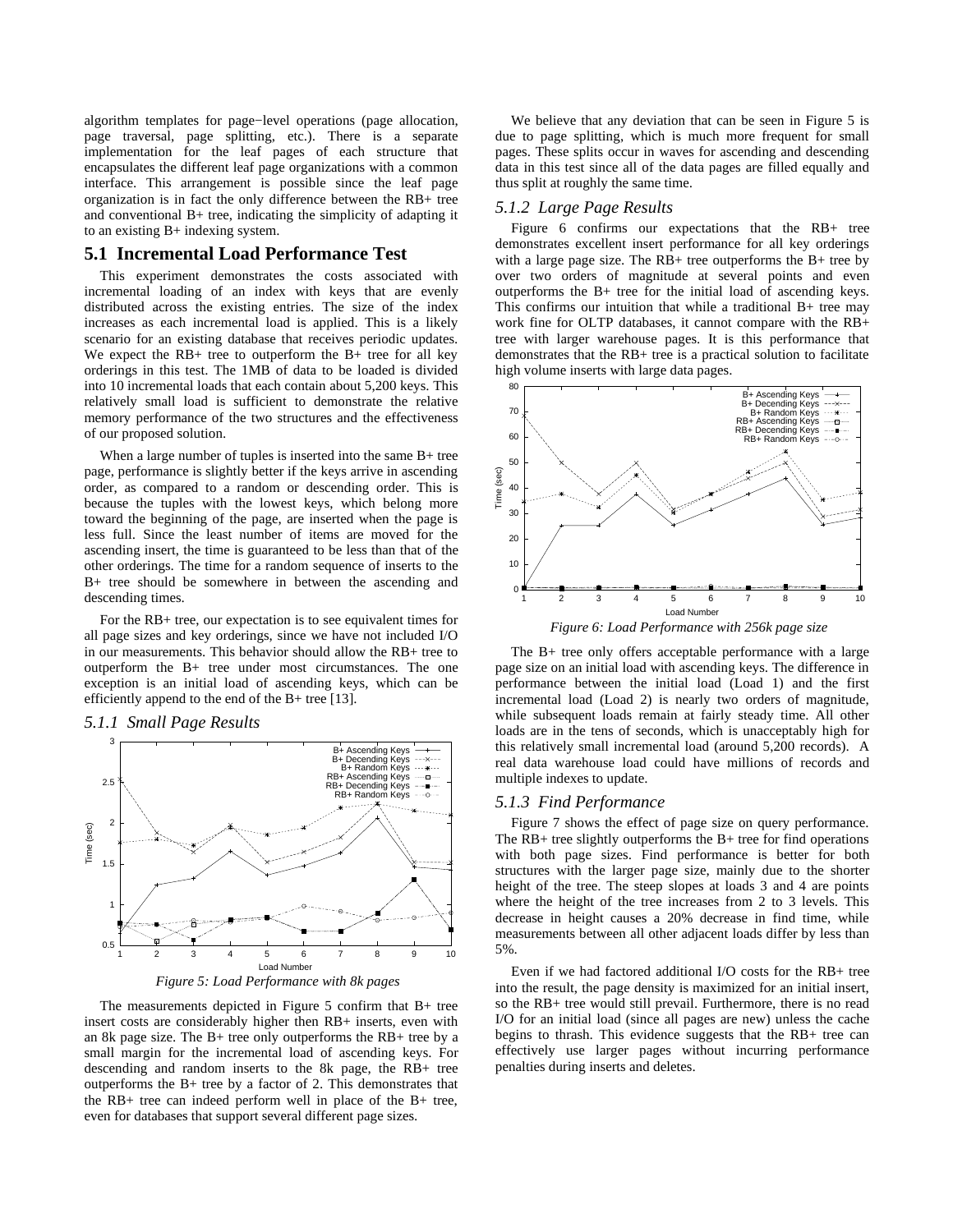



## **6 Related Work**

Several approaches have been proposed to increase the efficiency of bulk loads [1][7][6] These solutions employ auxiliary structures as a buffer for incremental inserts. Although these structures can be used to address memory bandwidth problems, they complicate the transactional model and delay availability of the updated data to queries. A query on a buffered index must either merge the results from the auxiliary structure in temporary space or merge the buffered data into the primary index before running the query (these queries are then actually writers). Neither of these methods is practical for improving update performance without sacrificing query performance.

Munro [9] considers a similar problem of storing a large ordered set of points is solved with a persistent red−black tree. He conclude that the red−black tree eliminates the memory overhead of maintaining a contiguous sorted list, but the remainder of their work focuses on orthogonal issues. Since the data in question was stored in contiguous persistent storage, there was no means of reducing the inherent pointer overhead of the red−black tree as we have done in the RB+ tree and no guarantee of locality for ordered access of tuples. This locality of reference guarantees efficient sequential access, unlike the red−black over a contiguous file, which can be scattered across the file after incremental inserts.

Several of the solutions proposed to address B−Tree I/O performance for bulk loading are related to our work [3][6][12][10]. The most common solution for these bulk updates is to first store inserted records in a smaller auxiliary structure and then later merge these records with the main index in a single bulk update. Both the LSM tree [10] and modified B− Tree [6] use one or more auxiliary trees to buffer random inserts and deletes before they are merged into the main index. Our RB+ tree is complementary to such work of bulk loading, namely is well suited as the auxiliary structure used to buffer inserts. The RB+ tree is designed for such quick loading, especially if the auxiliary structure can stay memory resident. For the main index of such designs, a traditional B+ tree may be more suitable since it is slightly more compact and could still be efficiently merged with the sorted data from the RB+ tree.

Other data structures [12][10] could also be used to improve memory related performance of traditional B+ trees with large pages, but not as effectively as the RB+ tree. These structures could be used to prevent individual inserts from occurring, instead substituting batch inserts which can be efficiently merged into B+ tree pages. Merging algorithms guarantee that existing records on a data page are shifted once per merge instead of once per record inserted. However, buffering inserts apart from the main index complicates query processing since ordered data is stored in disjoint locations. To query data stored across several indexes, the search must be executed on each index and a single result set assembled from the result set of each index. The added costs of such intermediate results could be detrimental for small queries. Other requirements, such as maintaining a unique key, could be inefficient and complex to implement across several data structures.



*Figure 8: Sequential Access Comparison*

We find that merging solutions also do not address delete operations, whereas the RB+ tree can efficiently handle deletions simply because the red−black tree guarantees logarithmic performance for both insert and delete. B+ trees also have a memory performance problem when deleting records, since the delete requires the same number of records to shift as the insert, but in the opposite direction. A separate solution to address memory performance for deletions is required to complement any solution to insert performance based on merging. This is something not typically studied in the literature, but again illustrates the practicality of our structure.

The Y−Tree [7] could also be enhanced with the RB+ leaf format. The Y−Tree reduces I/O by buffering tuples in the heap buckets that are stored in the interior nodes. Nodes are migrated to the sorted exterior nodes as the interior nodes fill. For this index, queries that search the interior nodes must perform extra processing compared to the evaluation of the leaf nodes. The RB+ leaf format could be an effective replacement for the heap buckets used in the interior nodes of the Y−Tree since RB+ leaf pages offer logarithmic insert behavior while providing ordered access in constant time and point access in logarithmic time. This would significantly improve the query performance of the Y−Tree and possibly reduce the overhead resulting from having to migrate tuples to leaf nodes.

The RB+ tree could also improve the performance of a multiprocessor system [12]. We suspect that parallel B+ tree inserts are susceptible to memory bottlenecks, even with a small page sizes. The reduced memory bandwidth from the RB+ could make parallel inserts and deletes in these systems scale better. Since the RB+ tree has identical interface semantics to those of the B+ tree, any method of parallelizing the B+ tree could be easily adapted to work on the RB+ tree.

Two of the papers we surveyed [2][11] analyze the performance of CPU level caching for different index page formats. They find that binary search of a sorted array (which the B+ tree uses for its leaf format) yields poor processor cache performance since the search oscillates from one end of the array to the next until converging at some point. For large data pages, the page is much larger than a processor cache line, causing several cache misses to occur for a single lookup. In comparison, a binary search tree (which the RB+ tree uses for its leaf format) can be arranged so as to localize data accesses since there is no